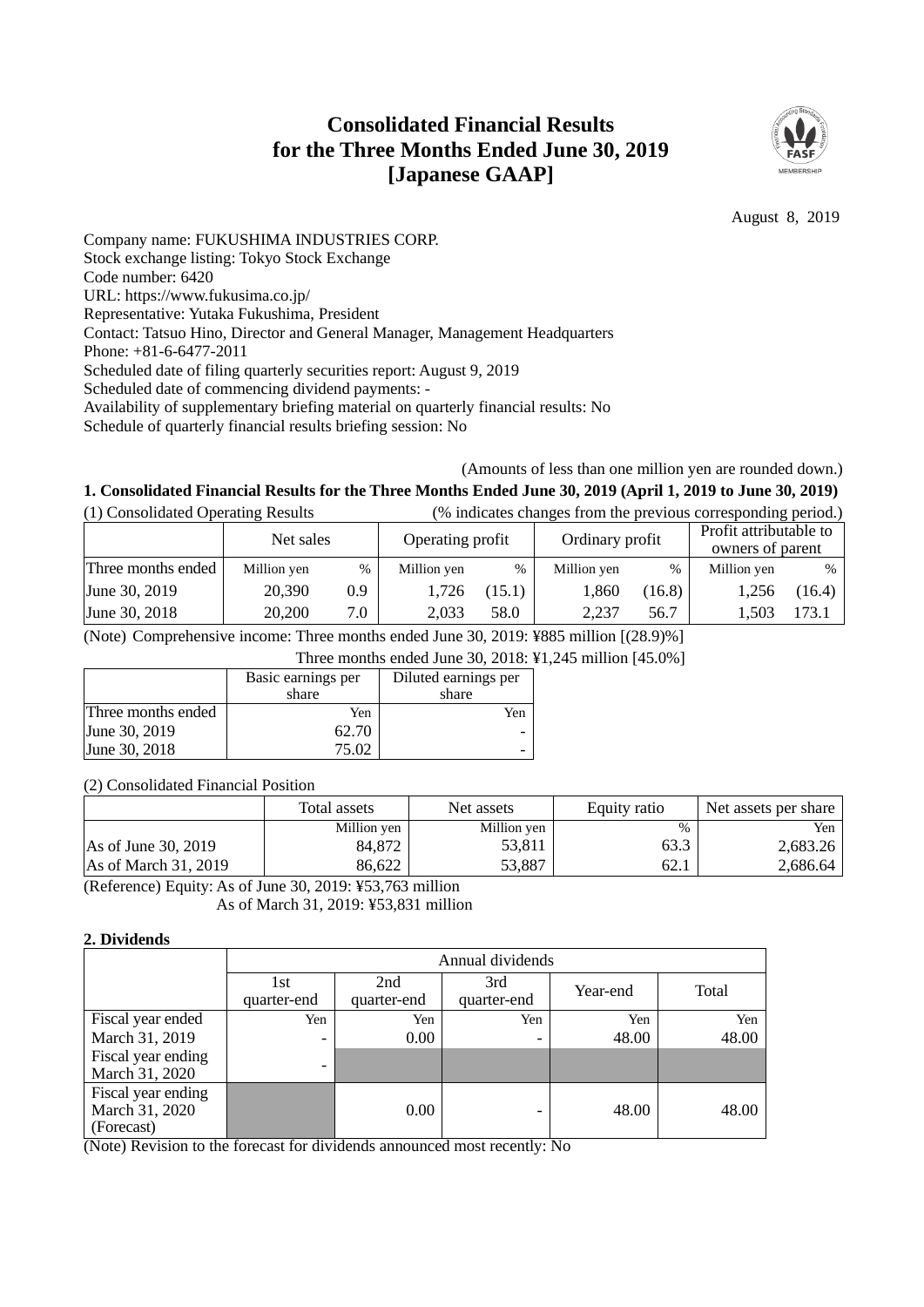# **3. Consolidated Financial Results Forecast for the Fiscal Year Ending March 31, 2020 (April 1, 2019 to March 31, 2020)**

|            | Net sales   |         | Operating profit |       | Ordinary profit |       | Profit attributable to<br>owners of parent |       | Basic earnings<br>per share |
|------------|-------------|---------|------------------|-------|-----------------|-------|--------------------------------------------|-------|-----------------------------|
|            | Million yen | $\%$    | Million yen      | %     | Million yen     | $\%$  | Million yen                                | $\%$  | Yen                         |
| First half | 42.663      | $0.0\,$ | 4,556            | (2.3) | 4.669           | (6.2) | 3.063                                      | (9.3) | 152.90                      |
| Full year  | 89.125      | 3.0     | 9.325            | (0.9) | 9.573           |       | 6.371                                      | (3.7) | 317.99                      |

(% indicates changes from the previous corresponding period.)

(Note) Revision to the financial results forecast announced most recently: No

### **\* Notes:**

(1) Changes in significant subsidiaries during the period under review (changes in specified subsidiaries resulting in changes in scope of consolidation): No

New: - (Company name: -)

Exclusion: - (Company name: -)

(2) Accounting policies adopted specially for the preparation of quarterly consolidated financial statements: No

- (3) Changes in accounting policies, changes in accounting estimates and retrospective restatement
	- 1) Changes in accounting policies due to the revision of accounting standards: No
	- 2) Changes in accounting policies other than 1) above: No
	- 3) Changes in accounting estimates: No
	- 4) Retrospective restatement: No
- (4) Total number of issued shares (common shares)
	- 1) Total number of issued shares at the end of the period (including treasury shares): June 30, 2019: 22,066,160 shares March 31, 2019: 22,066,160 shares
	- 2) Total number of treasury shares at the end of the period: June 30, 2019: 2,029,631 shares March 31, 2019: 2,029,601 shares
	- 3) Average number of shares during the period: Three months ended June 30, 2019: 20,036,535 shares Three months ended June 30, 2018: 20,036,739 shares

\* These quarterly financial results are outside the scope of quarterly review conducted by certified public accountants and an audit corporation.

\* Explanation of the proper use of financial results forecast and other notes

Financial results forecasts and other forward-looking statements herein are based on information currently available and certain assumptions deemed reasonable as of the date of publication of this document. Actual results may differ significantly from these forecasts due to a wide range of factors.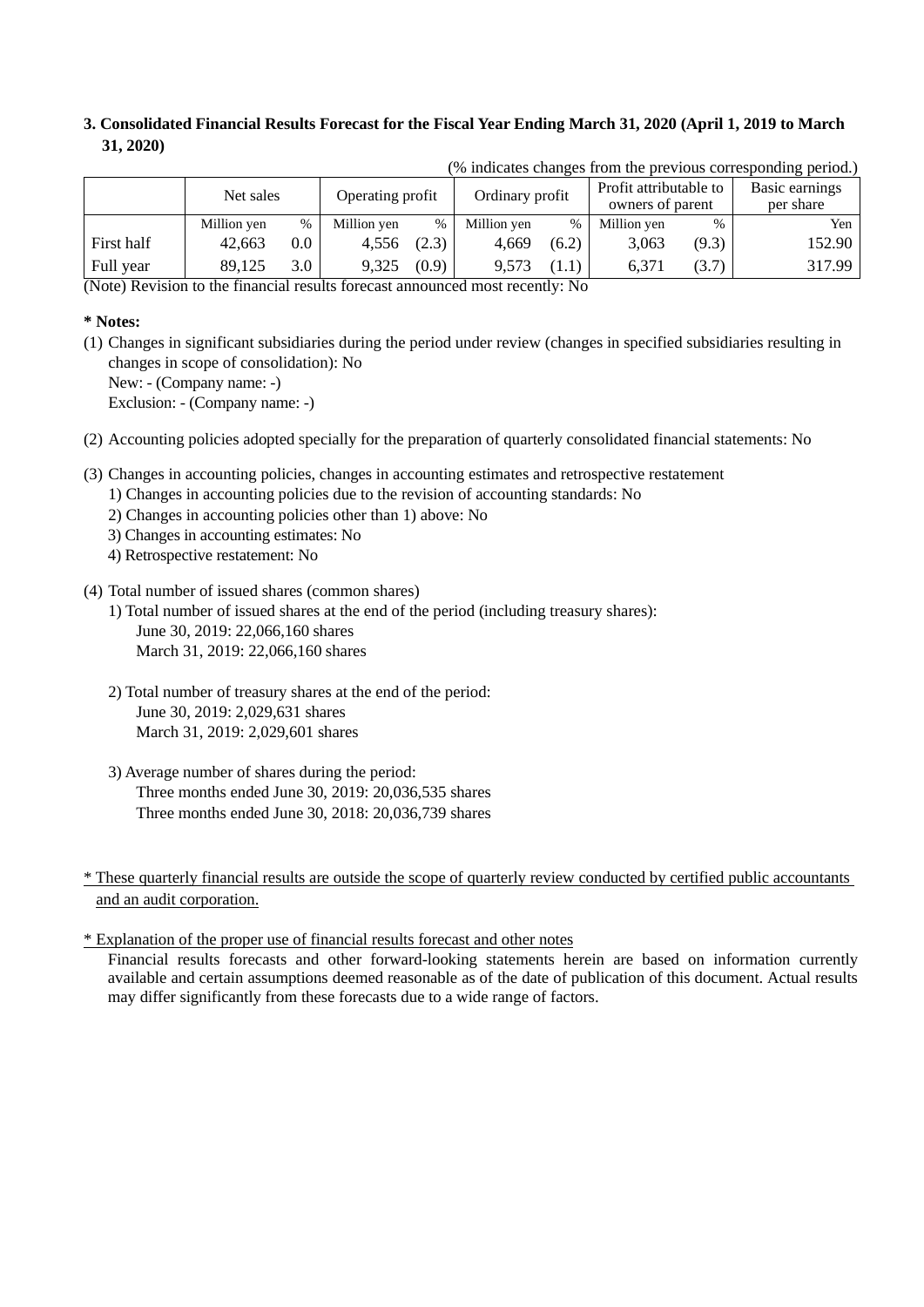Table of Contents of Appendix

| (3) Explanation of Consolidated Financial Results Forecast and Other Forward-looking Information  3 |  |
|-----------------------------------------------------------------------------------------------------|--|
|                                                                                                     |  |
|                                                                                                     |  |
|                                                                                                     |  |
|                                                                                                     |  |
|                                                                                                     |  |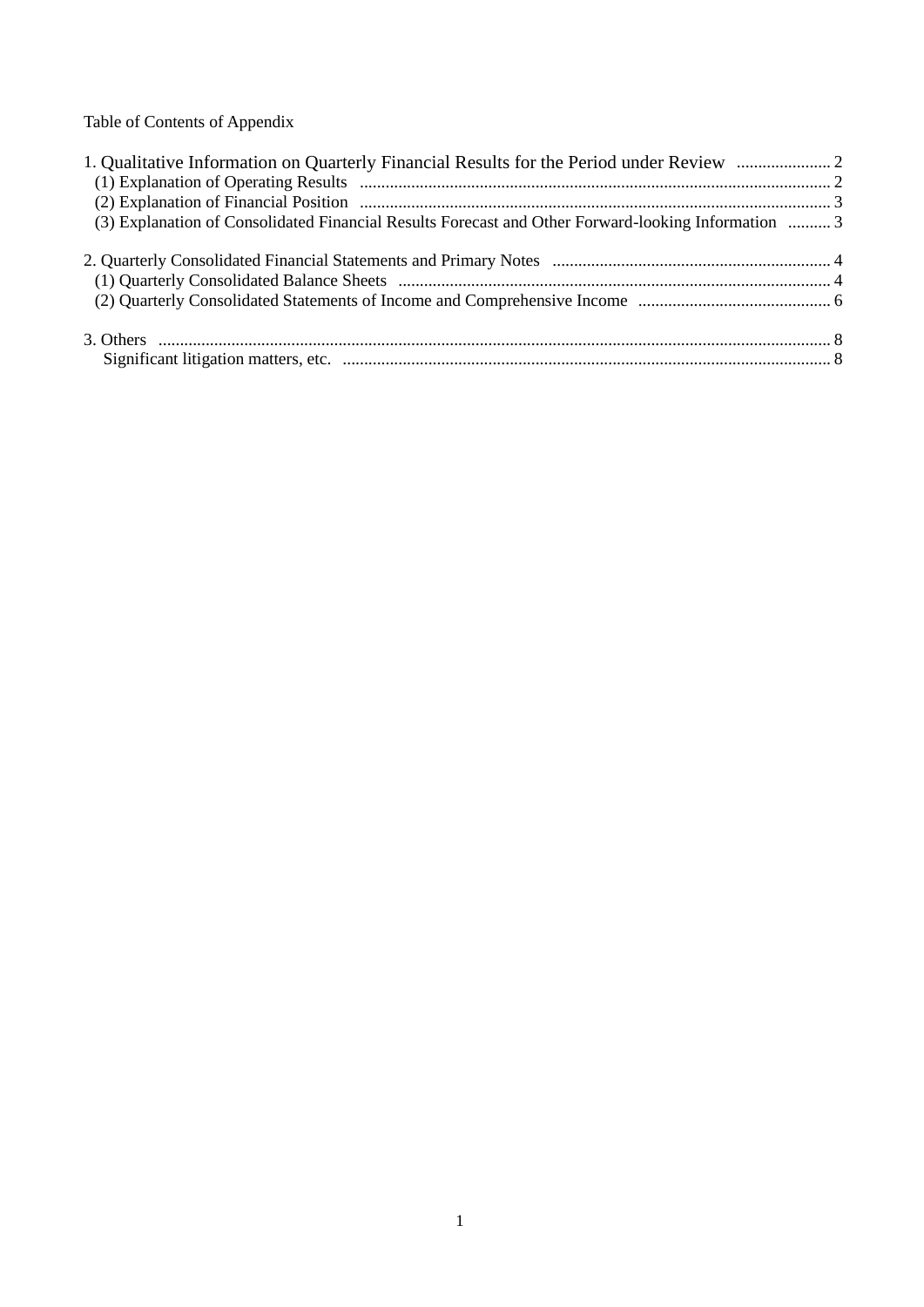#### 1. Qualitative Information on Quarterly Financial Results for the Period under Review

### (1) Explanation of Operating Results

During the three months ended June 30, 2019 (from April 1, 2019 to June 30, 2019), the Japanese economy remained on a moderate recovery path thanks to such factors as improvements in the employment and income environments. However, future prospects remained uncertain due in part to concerns over the U.S.-China trade friction and the slowing of the Chinese economy.

In the business environment in which our Group operates, harsh conditions persist in the restaurant industry due mainly to a rise in labor costs and soaring food prices, although sales remained solid in the fast food and family restaurant businesses, owing to higher spending per customer as a result of price revisions and the introduction of limited time offers. In the distribution industry, the business environment continued to be harsh for reasons including serious personnel shortage and rising material prices, while a persistent consumer trend to restrain spending continued, despite contributions from brisk sales of delicatessen and fresh foods as well as price increases on processed foods.

Net sales of commercial refrigerators and freezers increased by 1.4% year on year to ¥5,722 million mainly due to robust sales of ice machines with enhanced product lineup, blast chillers that rapidly cool cooked foods, and hygienic defrosters that can thaw foods in a fixed timeframe with less degradation in quality.

Net sales of refrigerated and freezer showcases increased by 6.9% year on year to ¥8,099 million mainly due to robust investment by food supermarkets in new store openings and remodeling, despite a decrease in the number of remodeling projects by convenience stores and sluggish growth of sales to drug stores.

Net sales of large-scale food processing equipment decreased by 33.8% year on year to ¥974 million. Although inquiries for the replacement and new introduction of tunnel freezers mainly for food manufacturers remained favorable, deliveries were concentrated from the third quarter onwards.

Net sales of large-scale panel refrigerators decreased by 0.5% year on year to ¥2,158 million. Although sales to food factories and supermarket processing centers remained robust, sales fell slightly short of the significant growth seen in the previous year.

Net sales of small-scale panel refrigerators increased by 1.2% year on year to ¥1,314 million mainly due to solid sales to supermarkets and commercial kitchens, despite a decrease in orders for panel refrigerators used in back rooms of convenience stores, etc.

Net sales from services increased by 4.1% year on year to  $\frac{42,122}{2}$  million mainly due to a higher maintenance demand triggered by increased numbers of drug stores, etc. and an increase in sales mainly attributable to maintenance contracts with convenience stores, etc.

At the manufacturing department, the Company undertook initiatives to improve production efficiency by introducing the automation of a single operation and the image recognition system to monitor the quality in the production processes, etc. at its Shiga and Okayama factories. In addition, the Company continued to undertake initiatives to reduce fixed costs and purchasing costs in order to offset higher costs, such as a sharp increase in the prices of raw materials and import products, as well as transportation costs.

As a result, for the three months ended June 30, 2019, net sales increased by 0.9% year on year to ¥20,390 million. Due to a downturn in sales of large-scale food processing equipment year on year and a reduction in direct demand for large-scale panel refrigerators, operating profit decreased by 15.1% year on year to ¥1,726 million, ordinary profit decreased by 16.8% year on year to ¥1,860 million, and profit attributable to owners of parent decreased by 16.4% year on year to ¥1,256 million.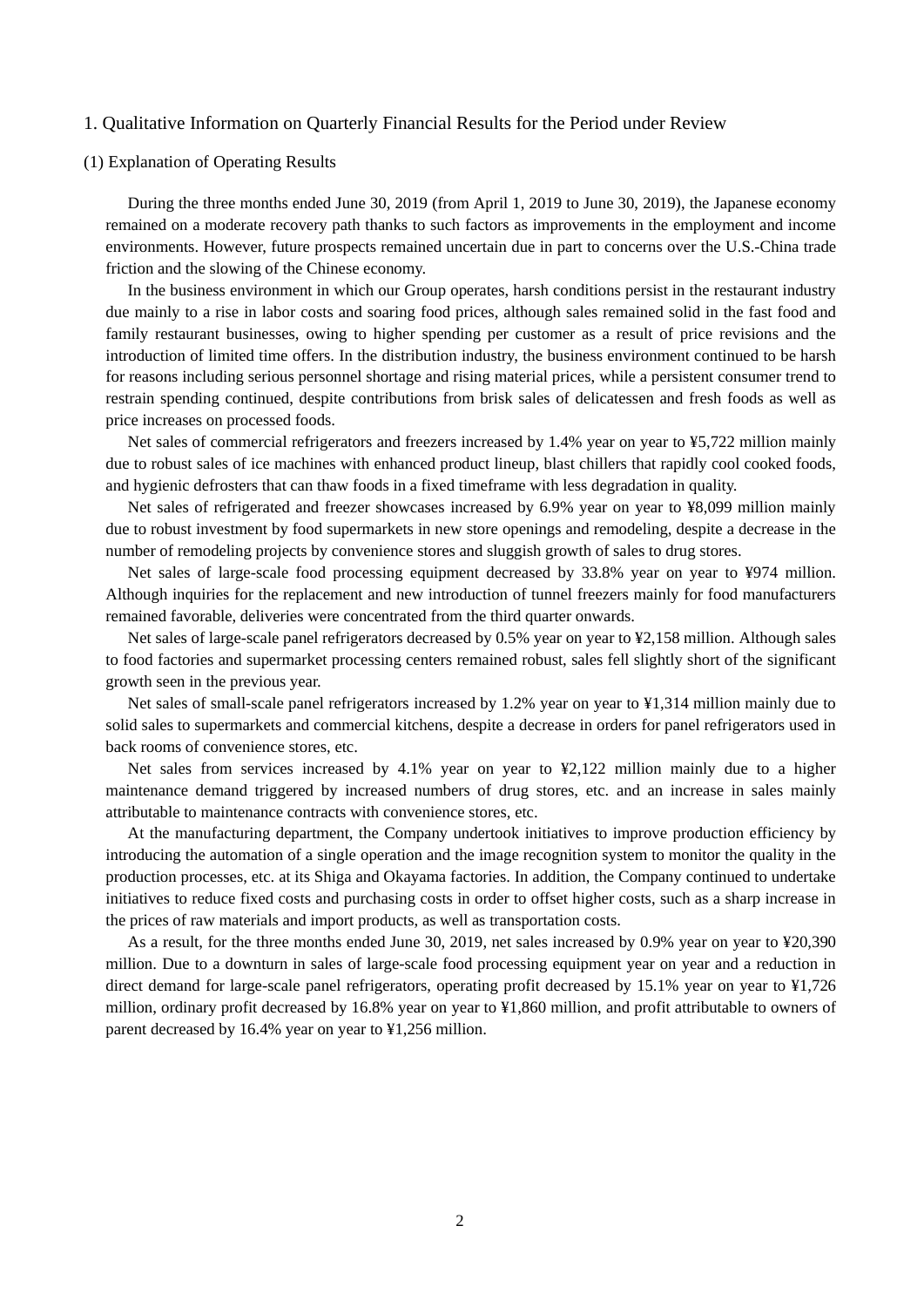#### (2) Explanation of Financial Position

#### (Current assets)

Current assets as of the end of the first quarter of the fiscal year under review decreased by ¥1,616 million to ¥58,806 million (¥60,422 million at the end of the previous fiscal year). This is mainly attributable to a decrease in cash and deposits.

#### (Non-current assets)

Non-current assets as of the end of the first quarter of the fiscal year under review decreased by ¥133 million to ¥26,066 million (¥26,200 million at the end of the previous fiscal year). This is mainly attributable to a decrease in investment securities under investments and other assets.

### (Current liabilities)

Current liabilities as of the end of the first quarter of the fiscal year under review decreased by ¥1,412 million to ¥29,675 million (¥31,088 million at the end of the previous fiscal year). This is mainly attributable to a decrease in income taxes payable.

#### (Non-current liabilities)

Non-current liabilities as of the end of the first quarter of the fiscal year under review decreased by ¥261 million to ¥1,385 million (¥1,646 million at the end of the previous fiscal year). This is mainly attributable to a decrease in deferred tax liabilities.

#### (Net assets)

Net assets as of the end of the first quarter of the fiscal year under review decreased by ¥76 million to ¥53,811 million (¥53,887 million at the end of the previous fiscal year). This is mainly attributable to a decrease in valuation difference on available-for-sale securities.

(3) Explanation of Consolidated Financial Results Forecast and Other Forward-looking Information For the financial results forecasts for the six months ending September 30, 2019 and the fiscal year ending March 31, 2020, no revisions have been made to the projected figures announced on May 14, 2019.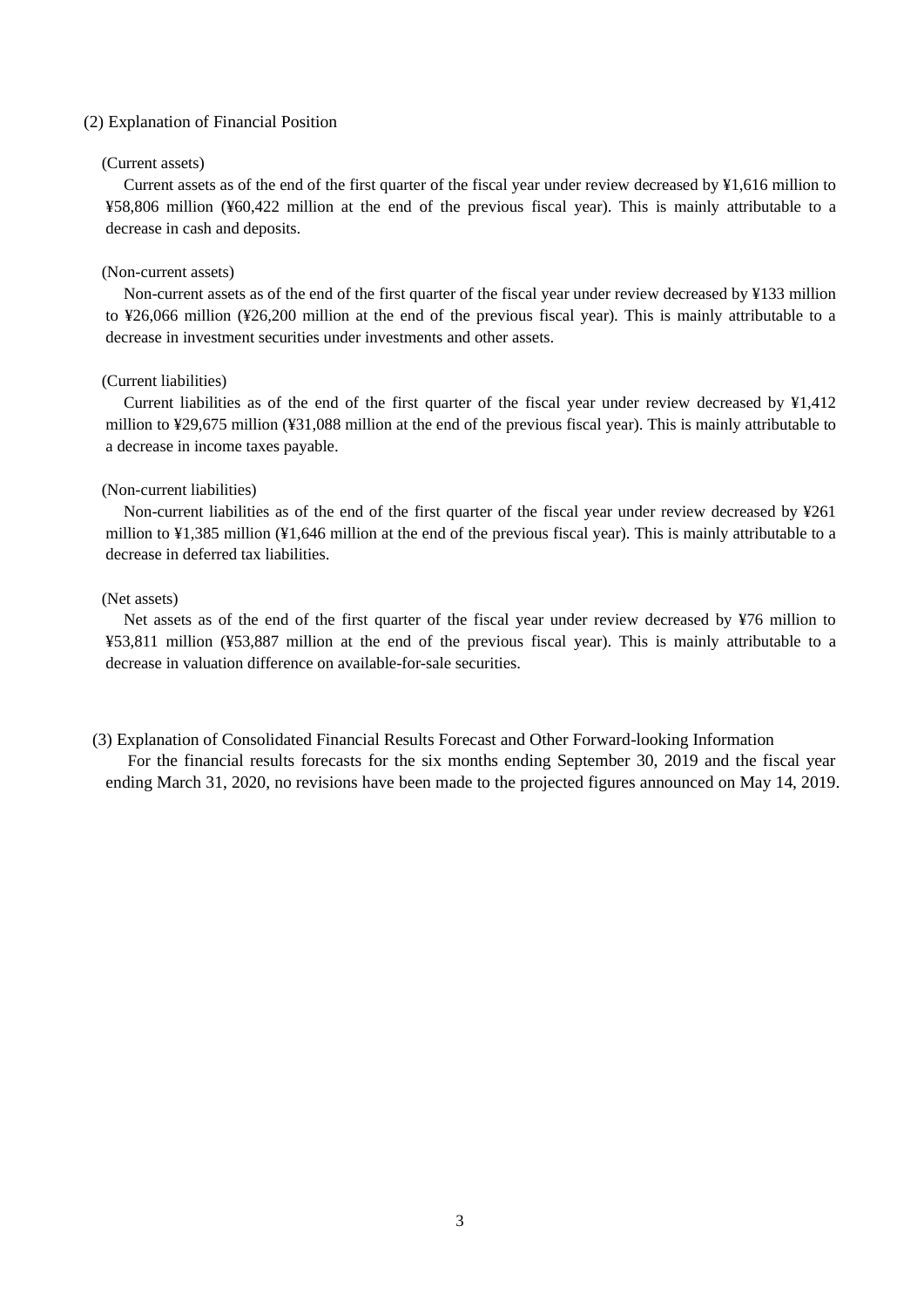## 2. Quarterly Consolidated Financial Statements and Primary Notes

(1) Quarterly Consolidated Balance Sheets

|                                                                         |                      | (Thousand yen)      |
|-------------------------------------------------------------------------|----------------------|---------------------|
|                                                                         | As of March 31, 2019 | As of June 30, 2019 |
| Assets                                                                  |                      |                     |
| Current assets                                                          |                      |                     |
| Cash and deposits                                                       | 34,283,964           | 31,612,988          |
| Notes and accounts receivable - trade                                   | 19,913,769           | 20,586,614          |
| Merchandise and finished goods                                          | 2,239,132            | 2,198,940           |
| Work in process                                                         | 2,166,701            | 2,578,583           |
| Raw materials and supplies                                              | 2,038,882            | 1,963,739           |
| Other                                                                   | 946,431              | 984,307             |
| Allowance for doubtful accounts                                         | (1,166,604)          | (1, 119, 168)       |
| Total current assets                                                    | 60,422,276           | 58,806,005          |
| Non-current assets                                                      |                      |                     |
| Property, plant and equipment                                           |                      |                     |
| Buildings and structures, net                                           | 4,358,043            | 4,654,668           |
| Land                                                                    | 5,294,684            | 5,456,094           |
| Other, net                                                              | 5,246,508            | 5,145,572           |
| Total property, plant and equipment                                     | 14,899,236           | 15,256,336          |
| Intangible assets                                                       | 421,664              | 419,332             |
| Investments and other assets                                            |                      |                     |
| Investment securities                                                   | 7,948,318            | 7,401,378           |
| Other                                                                   | 2,941,051            | 2,999,906           |
| Allowance for doubtful accounts                                         | (9,617)              | (9,989)             |
| Total investments and other assets                                      | 10,879,752           | 10,391,295          |
| Total non-current assets                                                | 26,200,654           | 26,066,964          |
| <b>Total assets</b>                                                     | 86,622,930           | 84,872,970          |
| Liabilities                                                             |                      |                     |
| <b>Current liabilities</b>                                              |                      |                     |
| Notes and accounts payable - trade                                      | 20,996,646           | 20,276,690          |
| Short-term borrowings                                                   | 185,746              | 214,274             |
| Income taxes payable                                                    | 1,641,449            | 809,500             |
| Provision for bonuses                                                   | 1,724,973            | 2,484,986           |
| Provision for product warranties                                        | 370,998              | 376,896             |
| Provision for loss on construction contracts                            | 187,553              | 163,909             |
| Other                                                                   | 5,981,117            | 5,349,736           |
| Total current liabilities                                               | 31,088,484           | 29,675,993          |
| Non-current liabilities                                                 |                      |                     |
| Deferred tax liabilities                                                | 304,977              | 26,988              |
| Provision for retirement benefits for directors (and<br>other officers) | 921,938              | 930,498             |
| Provision for contingent loss                                           | 250,166              | 248,166             |
| Retirement benefit liability                                            | 39,016               | 47,905              |
| Asset retirement obligations                                            | 119,652              | 119,946             |
| Other                                                                   | 11,147               | 12,063              |
| Total non-current liabilities                                           | 1,646,899            | 1,385,569           |
| <b>Total liabilities</b>                                                | 32,735,384           | 31,061,563          |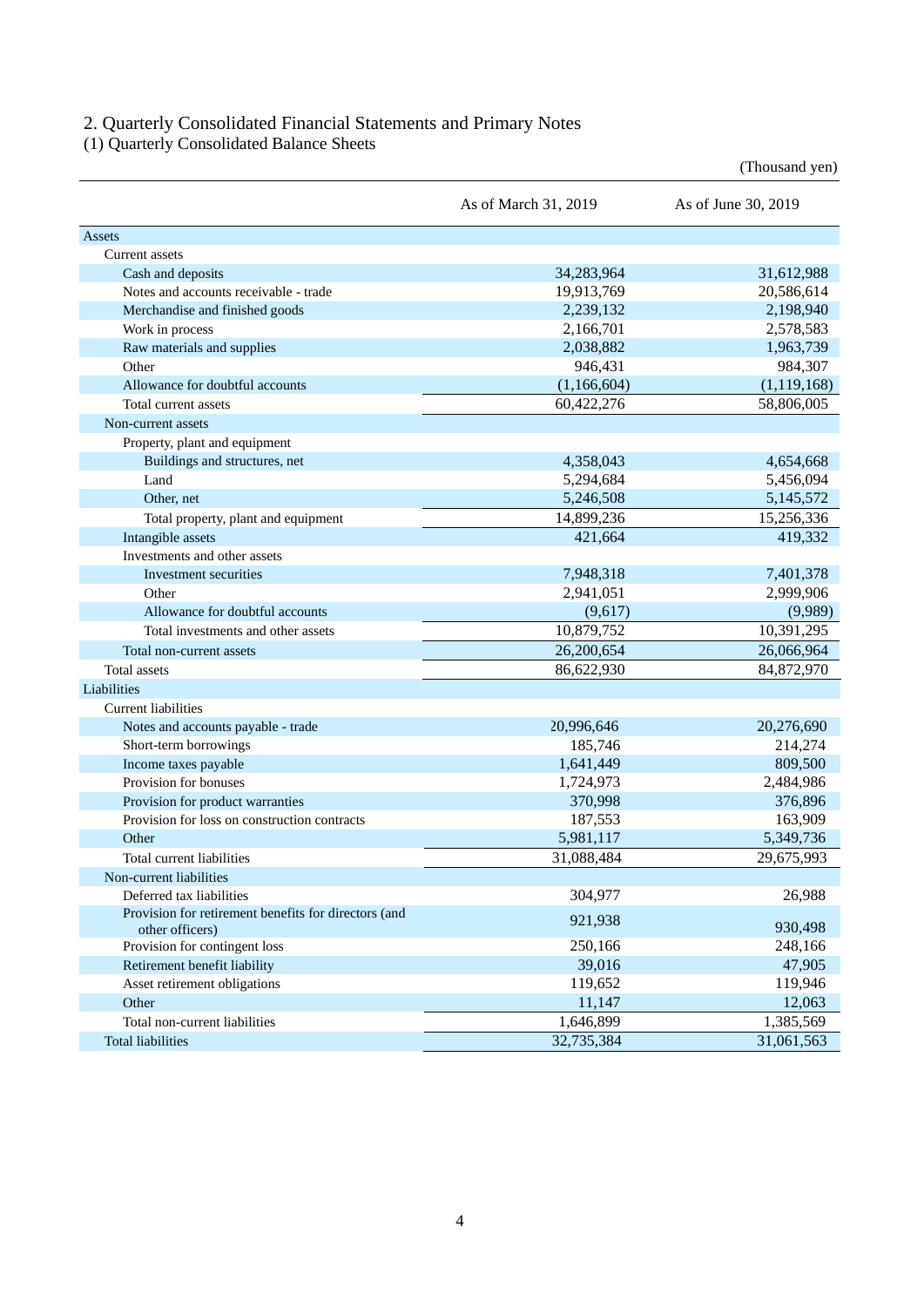(Thousand yen)

|                                                       | As of March 31, 2019 | As of June 30, 2019 |
|-------------------------------------------------------|----------------------|---------------------|
| Net assets                                            |                      |                     |
| Shareholders' equity                                  |                      |                     |
| Share capital                                         | 2,760,192            | 2,760,192           |
| Capital surplus                                       | 3,168,379            | 3,168,379           |
| <b>Retained earnings</b>                              | 47,057,197           | 47,351,671          |
| Treasury shares                                       | (3,214,328)          | (3,214,328)         |
| Total shareholders' equity                            | 49,771,440           | 50,065,914          |
| Accumulated other comprehensive income                |                      |                     |
| Valuation difference on available-for-sale securities | 4,058,247            | 3,685,000           |
| Foreign currency translation adjustment               | 65,665               | 60,555              |
| Remeasurements of defined benefit plans               | (64, 331)            | (48,248)            |
| Total accumulated other comprehensive income          | 4,059,581            | 3,697,306           |
| Non-controlling interests                             | 56,524               | 48,185              |
| Total net assets                                      | 53,887,546           | 53,811,406          |
| Total liabilities and net assets                      | 86,622,930           | 84,872,970          |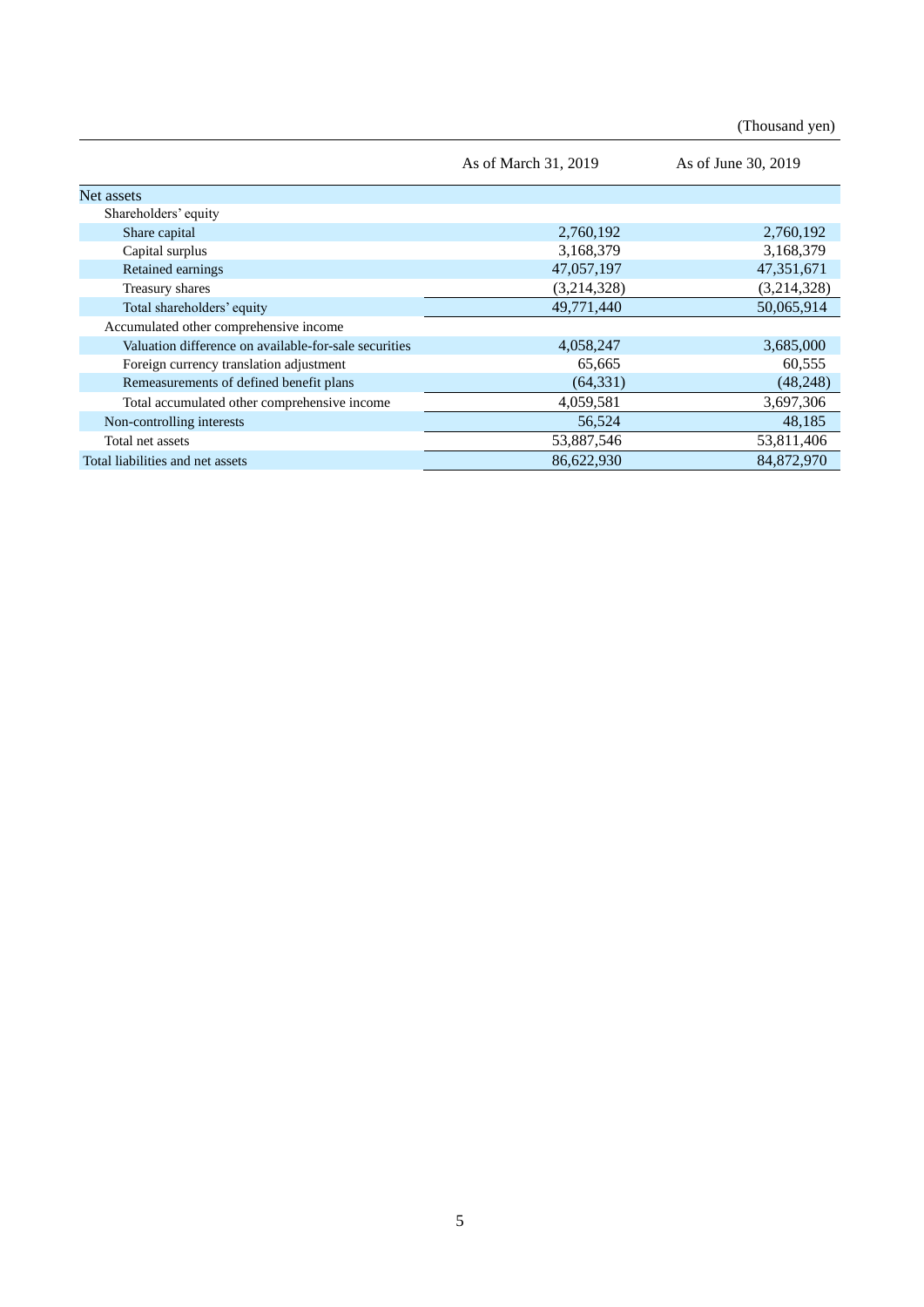# (2) Quarterly Consolidated Statements of Income and Comprehensive Income

Quarterly Consolidated Statements of Income

Three Months Ended June 30

|                                                |                                             | (Thousand yen)                              |
|------------------------------------------------|---------------------------------------------|---------------------------------------------|
|                                                | For the three months<br>ended June 30, 2018 | For the three months<br>ended June 30, 2019 |
| Net sales                                      | 20,200,960                                  | 20,390,493                                  |
| Cost of sales                                  | 14,859,198                                  | 15,365,701                                  |
| Gross profit                                   | 5,341,762                                   | 5,024,792                                   |
| Selling, general and administrative expenses   | 3,308,749                                   | 3,298,522                                   |
| Operating profit                               | 2,033,013                                   | 1,726,269                                   |
| Non-operating income                           |                                             |                                             |
| Interest income                                | 2,210                                       | 3,142                                       |
| Dividend income                                | 34,830                                      | 34,961                                      |
| Rental income from buildings                   | 24,094                                      | 25,727                                      |
| Insurance claim and dividend income            | 1,433                                       | 6,047                                       |
| Foreign exchange gains                         | 86,824                                      |                                             |
| Reversal of allowance for doubtful accounts    | 50                                          | 66,981                                      |
| Other                                          | 68,716                                      | 104,112                                     |
| Total non-operating income                     | 218,161                                     | 240,972                                     |
| Non-operating expenses                         |                                             |                                             |
| Interest expenses                              | 4,106                                       | 40                                          |
| Compensation expenses                          | 2,162                                       | 5,496                                       |
| Foreign exchange losses                        |                                             | 70,379                                      |
| Other                                          | 7,244                                       | 30,436                                      |
| Total non-operating expenses                   | 13,513                                      | 106,352                                     |
| Ordinary profit                                | 2,237,660                                   | 1,860,889                                   |
| Profit before income taxes                     | 2,237,660                                   | 1,860,889                                   |
| Income taxes - current                         | 914,897                                     | 724,064                                     |
| Income taxes - deferred                        | (176,066)                                   | (115,529)                                   |
| Total income taxes                             | 738,831                                     | 608,534                                     |
| Profit                                         | 1,498,829                                   | 1,252,354                                   |
| Loss attributable to non-controlling interests | (4,313)                                     | (3,873)                                     |
| Profit attributable to owners of parent        | 1,503,143                                   | 1,256,228                                   |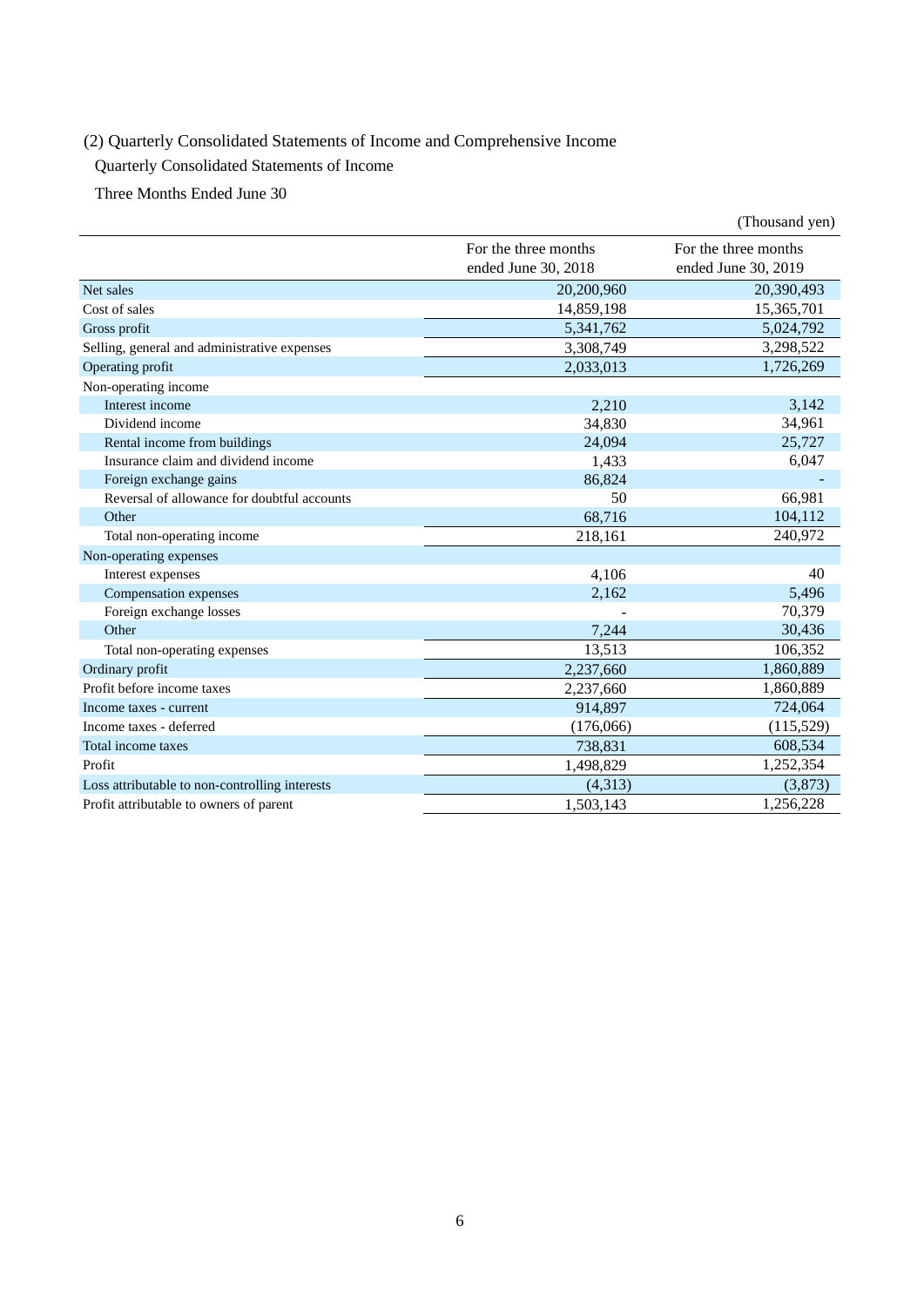# Quarterly Consolidated Statements of Comprehensive Income

Three Months Ended June 30

|                                                                   |                                             | (Thousand yen)                              |
|-------------------------------------------------------------------|---------------------------------------------|---------------------------------------------|
|                                                                   | For the three months<br>ended June 30, 2018 | For the three months<br>ended June 30, 2019 |
| Profit                                                            | 1,498,829                                   | 1,252,354                                   |
| Other comprehensive income                                        |                                             |                                             |
| Valuation difference on available-for-sale securities             | (216, 632)                                  | (373, 247)                                  |
| Foreign currency translation adjustment                           | (42, 559)                                   | (9,575)                                     |
| Remeasurements of defined benefit plans, net of tax               | 6,203                                       | 16,082                                      |
| Total other comprehensive income                                  | (252,988)                                   | (366,739)                                   |
| Comprehensive income                                              | 1,245,841                                   | 885,615                                     |
| Comprehensive income attributable to                              |                                             |                                             |
| Comprehensive income attributable to owners of parent             | 1,247,170                                   | 893,953                                     |
| Comprehensive income attributable to non-controlling<br>interests | (1,328)                                     | (8,338)                                     |